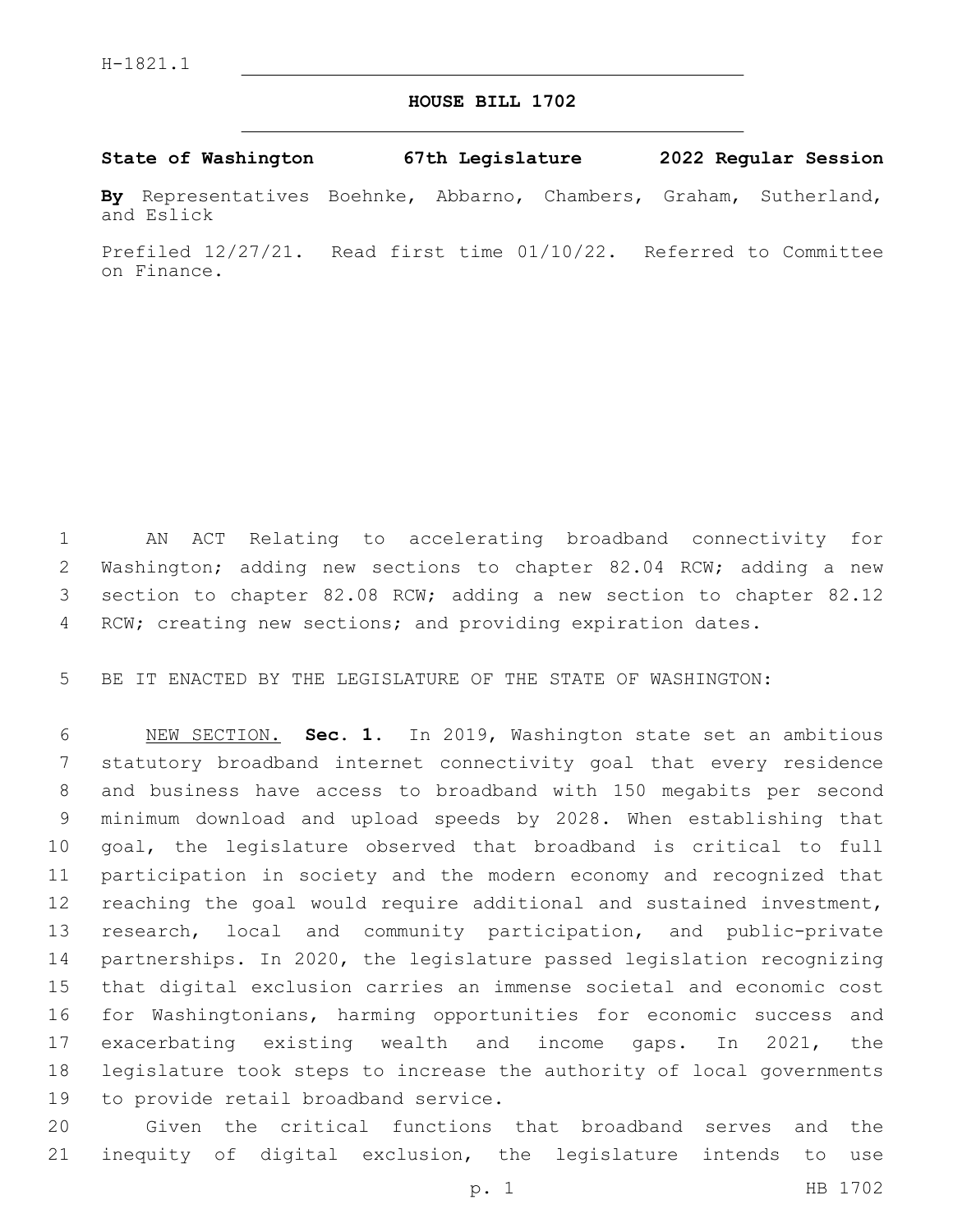additional policy tools to enhance the private sector's ability to partner in reaching state goals. The legislature finds it appropriate to recognize the value and necessity of private sector telecommunications providers to accelerate broadband connectivity and 5 rapid achievement of the state broadband goal.

 First, the legislature finds that it would be helpful to support the emerging innovations in low earth orbit satellites, which is a technology that can provide the necessary broadband speed to rural residents who may lack a wireline or wireless option. Second, the legislature finds that it would facilitate more public-private partnerships and more affordable connectivity, to lower the cost of new wireline and wireless broadband connections through a business and occupation tax credit offered per new residential connection that 14 meets Washington state service standards.

 NEW SECTION. **Sec. 2.** A new section is added to chapter 82.04 16 RCW to read as follows:

 (1) This chapter does not apply to the value of products or the 18 gross proceeds of sales derived from:

 (a) Manufacturing low earth orbit satellites or their components used to provide broadband service to a residence or business;

 (b) Manufacturing antennae or other hardware for receiving satellite broadband signals at a residence or business; or

 (c) Research and development activities in satellite 24 manufacturing, launch, and communications.

 (2) A person claiming the exemption provided in this section must file a complete annual tax performance report with the department 27 under RCW 82.32.534.

28 (3) This section expires December 31, 2027.

 NEW SECTION. **Sec. 3.** A new section is added to chapter 82.04 30 RCW to read as follows:

 (1) Subject to the limitations in this section, a credit is allowed against the tax imposed under this chapter to a broadband service provider who newly serves residences with broadband service in support of the residential state broadband service access goals 35 established under RCW 43.330.536.

 (a) Beginning January 1, 2022, through December 31, 2023, a credit under this section equal to \$100 is allowed for each Washington residence newly served by broadband service that meets or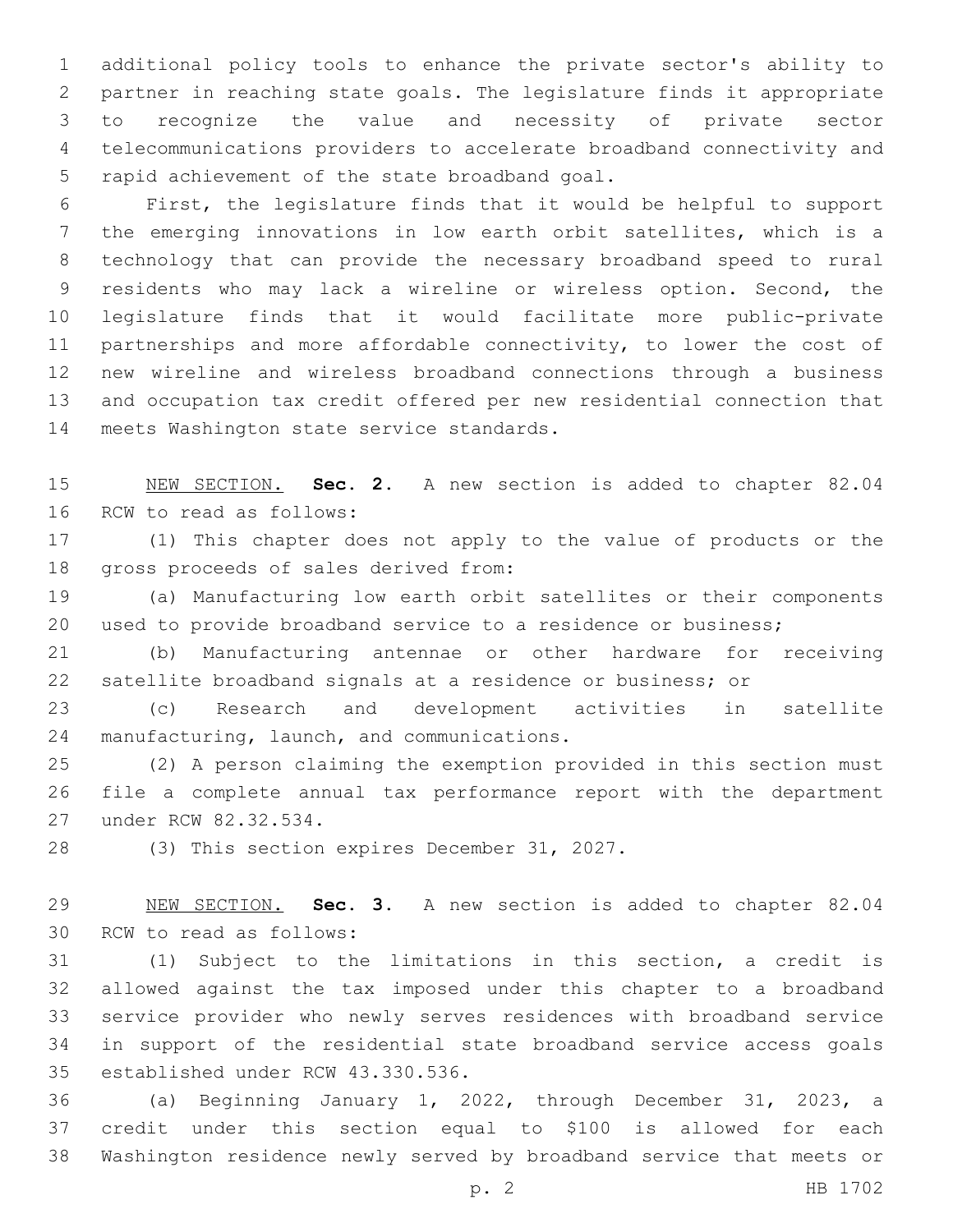exceeds the minimum download speeds and upload speeds as provided under the state broadband goal established in RCW 43.330.536(1). The credit under this subsection (1)(a) only applies to broadband service provided to a residence that did not previously have broadband service that meets or exceeds the broadband service speeds provided under RCW 43.330.536(1).6

 (b) Beginning January 1, 2022, through December 31, 2027, a credit under this section equal to \$100 is allowed for each Washington residence newly served by broadband service that meets or exceeds the minimum download speeds and upload speeds as provided under the state broadband goal established in RCW 43.330.536(3). The credit under this subsection (1)(b) only applies to broadband service provided to a residence that did not previously have broadband service that meets or exceeds the broadband service speeds provided 15 under RCW 43.330.536(3).

 (2) A person claiming the credit under this section must file a complete annual tax performance report with the department under RCW 18 82.32.534.

19 (3) This section expires January 1, 2028.

 NEW SECTION. **Sec. 4.** A new section is added to chapter 82.08 21 RCW to read as follows:

(1) The tax levied by RCW 82.08.020 does not apply to:

 (a) The sale of machinery and equipment used in the manufacture of low earth orbit satellites or their components used to provide 25 broadband service to a residence or business; and

 (b) The satellite broadband components sold with that broadband service that are needed for receiving the broadband signal.

28 (2) This section expires December 31, 2027.

 NEW SECTION. **Sec. 5.** A new section is added to chapter 82.12 30 RCW to read as follows:

(1) The provisions of this chapter do not apply in respect to:

 (a) The use of machinery and equipment used in the manufacture of low earth orbit satellites or their components used to provide 34 broadband service to a residence or business; and

 (b) The satellite broadband components sold with that broadband service that are needed for receiving the broadband signal.

37 (2) This section expires December 31, 2027.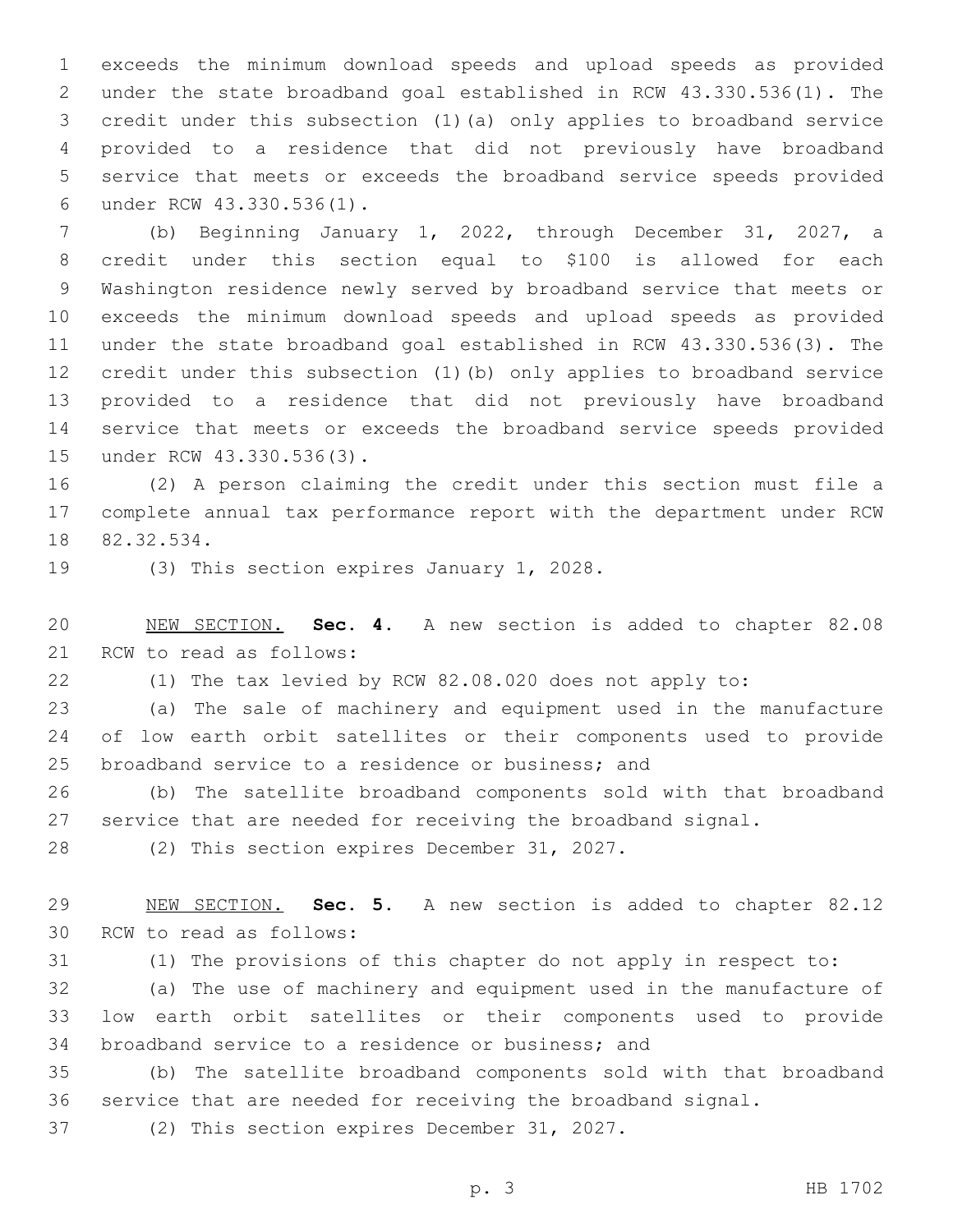NEW SECTION. **Sec. 6.** (1) This section is the tax preference performance statement for the tax preferences contained in sections 2, 3, 4, and 5, chapter . . ., Laws of 2022 (sections 2, 3, 4, and 5 of this act). This performance statement is only intended to be used for subsequent evaluation of the tax preferences. It is not intended to create a private right of action by any party or be used to determine eligibility for preferential tax treatment.

 (2) The legislature categorizes the tax preferences in sections 2, 3, 4, and 5 of this act as ones intended to improve industry competitiveness, as indicated in RCW 82.32.808(2)(b), and provide tax relief for certain businesses or individuals, as indicated in RCW  $12 \quad 82.32.808(2)(e)$ .

(3) It is the legislature's specific public policy objective to:

 (a) For the tax preferences contained in sections 2, 4, and 5 of this act, improve industry competitiveness and innovation in the emerging satellite broadband service industry in order to assist these service providers in scaling up to meet consumer demand, and ultimately keeping costs low for consumers. It is the legislature's intent to increase, year-over-year, the cumulative tax relief provided to the satellite broadband service industry for the purpose of increasing rates of investment and the number of tax preference beneficiaries in order to grow the satellite broadband service 23 industry cluster in Washington.

 (b) For the tax preference contained in section 3 of this act, incentivize local, regional, and national telecommunications companies to choose to deploy capital in Washington in the near term and direct that capital toward connecting the unserved and 28 underserved.

(4) In order to obtain the data necessary to perform a review of:

 (a) The tax preferences contained in sections 2, 4, and 5 of this act, the joint legislative audit and review committee may refer to the number of Washington based sales, if any, of broadband service to a residence or business installation antennae or related satellite broadband signal receiving kits. In addition, for the tax preference contained in section 2 of this act, the data to be collected is the 36 amount of tax relief claimed.

 (b) The tax preference contained in section 3 of this act, the joint legislative audit and review committee may refer to the number of new residences connected with qualifying service.